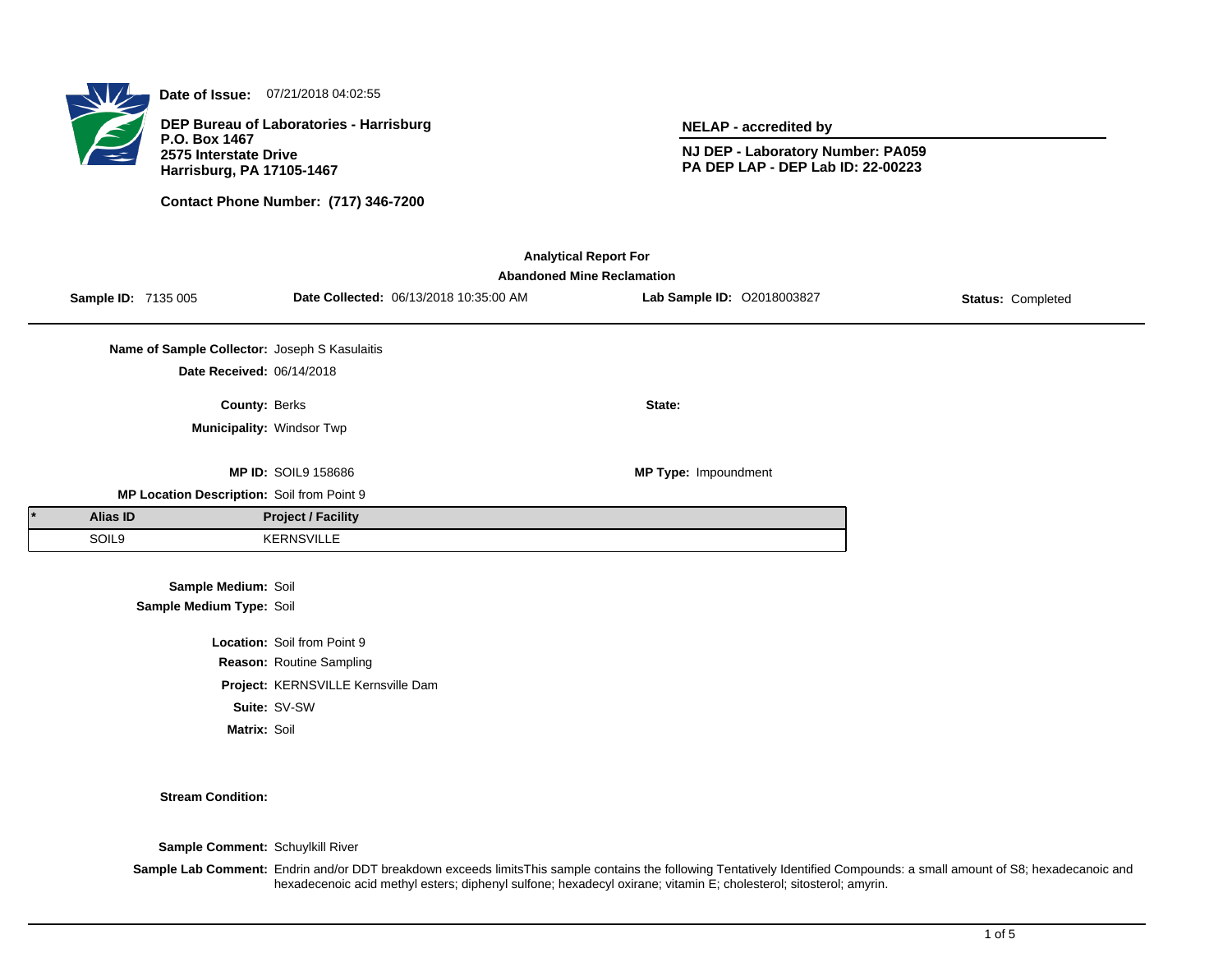|          | Sample ID: 7135 005                                                           | Date Collected: 06/13/2018 10:35:00 AM | Lab Sample ID: 02018003827 | Status: Completed  |                    |
|----------|-------------------------------------------------------------------------------|----------------------------------------|----------------------------|--------------------|--------------------|
|          | <b>Test Codes / CAS # - Description</b>                                       | <b>Reported Results</b>                | Date And Time Analyzed     | <b>Approved by</b> | <b>Test Method</b> |
| 95943    | 1,2,4,5-Tetrachlorobenzene                                                    | 0.69 mg/kg (U)                         | 06/28/2018 02:00 AM        | <b>CARWALTER</b>   | EPA 8270D          |
| 120821   | 1,2,4-Trichlorobenzene                                                        | $0.69$ mg/kg $(U)$                     | 06/28/2018 02:00 AM        | <b>CARWALTER</b>   | <b>EPA 8270D</b>   |
| 95501    | 1,2-Dichlorobenzene                                                           | $0.69$ mg/kg (U)                       | 06/28/2018 02:00 AM        | CARWALTER          | EPA 8270D          |
| 541731   | 1,3-Dichlorobenzene                                                           | 0.69 mg/kg (U)                         | 06/28/2018 02:00 AM        | <b>CARWALTER</b>   | <b>EPA 8270D</b>   |
| 99650    | 1,3-Dinitrobenzene                                                            | 0.69 mg/kg (U)                         | 06/28/2018 02:00 AM        | <b>CARWALTER</b>   | EPA 8270D          |
| 106467   | 1,4-Dichlorobenzene                                                           | 0.69 mg/kg (U)                         | 06/28/2018 02:00 AM        | <b>CARWALTER</b>   | <b>EPA 8270D</b>   |
| 130154   | 1,4-Naphthoquinone                                                            | 0.69 mg/kg (U)                         | 06/28/2018 02:00 AM        | CARWALTER          | <b>EPA 8270D</b>   |
| 90131    | 1-Chloronaphthalene                                                           | 0.69 mg/kg (U)                         | 06/28/2018 02:00 AM        | <b>CARWALTER</b>   | <b>EPA 8270D</b>   |
| 90120    | 1-Methylnaphthalene                                                           | 0.69 mg/kg (U)                         | 06/28/2018 02:00 AM        | CARWALTER          | EPA 8270D          |
| 108-60-1 | 2,2'-oxybis(1-Chloropropane)                                                  | 0.69 mg/kg (U)                         | 06/28/2018 02:00 AM        | <b>CARWALTER</b>   | <b>EPA 8270D</b>   |
| 58902    | 2,3,4,6-Tetrachlorophenol                                                     | $0.69$ mg/kg (U)                       | 06/28/2018 02:00 AM        | CARWALTER          | <b>EPA 8270D</b>   |
| 95954    | 2,4,5-Trichlorophenol                                                         | $0.69$ mg/kg $(U)$                     | 06/28/2018 02:00 AM        | <b>CARWALTER</b>   | <b>EPA 8270D</b>   |
| 88062    | 2,4,6-Trichlorophenol                                                         | $0.69$ mg/kg $(U)$                     | 06/28/2018 02:00 AM        | CARWALTER          | EPA 8270D          |
| 120832   | 2,4-Dichlorophenol                                                            | 0.69 mg/kg (U)                         | 06/28/2018 02:00 AM        | <b>CARWALTER</b>   | <b>EPA 8270D</b>   |
| 105679   | 2,4-Dimethylphenol                                                            | 0.69 mg/kg (U)                         | 06/28/2018 02:00 AM        | <b>CARWALTER</b>   | EPA 8270D          |
|          | Low-level LFB recovery low. Results and/or reporting limit may be biased low. |                                        |                            |                    |                    |
| 51285    | 2,4-Dinitrophenol                                                             | 3.4 mg/kg (U)                          | 06/28/2018 02:00 AM        | <b>CARWALTER</b>   | <b>EPA 8270D</b>   |
| 121142   | 2,4-Dinitrotoluene                                                            | 0.69 mg/kg (U)                         | 06/28/2018 02:00 AM        | CARWALTER          | EPA 8270D          |
| 87650    | 2,6-Dichlorophenol                                                            | 0.69 mg/kg (U)                         | 06/28/2018 02:00 AM        | <b>CARWALTER</b>   | <b>EPA 8270D</b>   |
| 606202   | 2,6-Dinitrotoluene                                                            | 0.69 mg/kg (U)                         | 06/28/2018 02:00 AM        | CARWALTER          | EPA 8270D          |
| 53963    | 2-Acetylaminofluorene                                                         | 0.69 mg/kg (U)                         | 06/28/2018 02:00 AM        | <b>CARWALTER</b>   | <b>EPA 8270D</b>   |
| 91587    | 2-Chloronaphthalene                                                           | 0.69 mg/kg (U)                         | 06/28/2018 02:00 AM        | CARWALTER          | <b>EPA 8270D</b>   |
| 95578    | 2-Chlorophenol                                                                | 0.69 mg/kg (U)                         | 06/28/2018 02:00 AM        | <b>CARWALTER</b>   | <b>EPA 8270D</b>   |
| 91576    | 2-Methylnaphthalene                                                           | $0.69$ mg/kg $(U)$                     | 06/28/2018 02:00 AM        | CARWALTER          | <b>EPA 8270D</b>   |
| 95487    | 2-Methylphenol                                                                | 0.69 mg/kg (U)                         | 06/28/2018 02:00 AM        | <b>CARWALTER</b>   | <b>EPA 8270D</b>   |
| 88744    | 2-Nitroaniline                                                                | 0.69 mg/kg (U)                         | 06/28/2018 02:00 AM        | <b>CARWALTER</b>   | <b>EPA 8270D</b>   |
| 88755    | 2-Nitrophenol                                                                 | $0.69$ mg/kg $(U)$                     | 06/28/2018 02:00 AM        | <b>CARWALTER</b>   | <b>EPA 8270D</b>   |
| 109068   | 2-Picoline (2-Methylpyridine)                                                 | 0.69 mg/kg (U)                         | 06/28/2018 02:00 AM        | CARWALTER          | EPA 8270D          |
| 1319773  | 3&4-Methylphenol                                                              | 1.4 mg/kg $(U)$                        | 06/28/2018 02:00 AM        | CARWALTER          | <b>EPA 8270D</b>   |
| 91941    | 3,3'-Dichlorobenzidine                                                        | 0.34 mg/kg (U)                         | 06/28/2018 02:00 AM        | CARWALTER          | EPA 8270D          |
| 99092    | 3-Nitroaniline                                                                | $0.69$ mg/kg $(U)$                     | 06/28/2018 02:00 AM        | CARWALTER          | <b>EPA 8270D</b>   |
| 534521   | 4,6-Dinitro-2-methylphenol                                                    | 0.69 mg/kg (U)                         | 06/28/2018 02:00 AM        | CARWALTER          | EPA 8270D          |
| 92671    | 4-Aminobiphenyl                                                               | 0.69 mg/kg (U)                         | 06/28/2018 02:00 AM        | <b>CARWALTER</b>   | <b>EPA 8270D</b>   |
| 101553   | 4-Bromophenyl-phenyl ether                                                    | 0.69 mg/kg (U)                         | 06/28/2018 02:00 AM        | <b>CARWALTER</b>   | <b>EPA 8270D</b>   |
| 59507    | 4-Chloro-3-methylphenol                                                       | 0.69 mg/kg (U)                         | 06/28/2018 02:00 AM        | CARWALTER          | <b>EPA 8270D</b>   |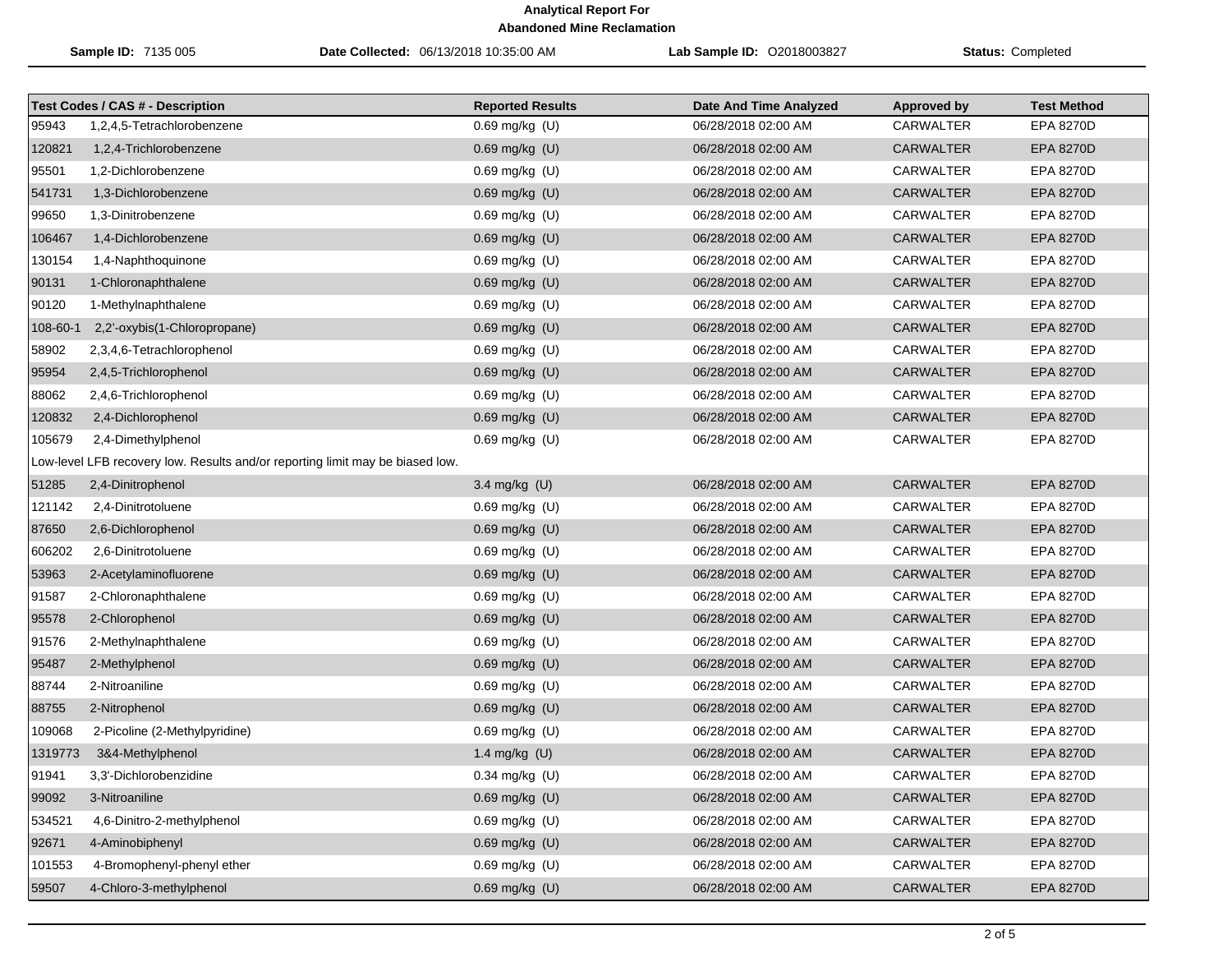| Sample ID: 7135 005 |                                             | Date Collected: 06/13/2018 10:35:00 AM | Lab Sample ID: 02018003827 | Status: Completed  |                    |
|---------------------|---------------------------------------------|----------------------------------------|----------------------------|--------------------|--------------------|
|                     | <b>Test Codes / CAS # - Description</b>     | <b>Reported Results</b>                | Date And Time Analyzed     | <b>Approved by</b> | <b>Test Method</b> |
| 106478              | 4-Chloroaniline                             | 0.69 mg/kg (U)                         | 06/28/2018 02:00 AM        | <b>CARWALTER</b>   | EPA 8270D          |
| 7005723             | 4-Chlorophenyl-phenyl ether                 | 0.69 mg/kg (U)                         | 06/28/2018 02:00 AM        | CARWALTER          | EPA 8270D          |
| 100016              | 4-Nitroaniline                              | $0.69$ mg/kg $(U)$                     | 06/28/2018 02:00 AM        | CARWALTER          | EPA 8270D          |
| 100027              | 4-Nitrophenol                               | 3.4 mg/kg (U)                          | 06/28/2018 02:00 AM        | <b>CARWALTER</b>   | EPA 8270D          |
| 99558               | 5-Nitro-o-toluidine                         | 0.69 mg/kg (U)                         | 06/28/2018 02:00 AM        | CARWALTER          | EPA 8270D          |
| 83329               | Acenaphthene                                | 0.69 mg/kg (U)                         | 06/28/2018 02:00 AM        | <b>CARWALTER</b>   | EPA 8270D          |
| 208968              | Acenaphthylene                              | 0.69 mg/kg (U)                         | 06/28/2018 02:00 AM        | CARWALTER          | <b>EPA 8270D</b>   |
| 98862               | Acetophenone                                | 1.4 mg/kg (U)                          | 06/28/2018 02:00 AM        | <b>CARWALTER</b>   | EPA 8270D          |
| 62533               | Aniline                                     | 0.69 mg/kg (U)                         | 06/28/2018 02:00 AM        | CARWALTER          | <b>EPA 8270D</b>   |
| 120127              | Anthracene                                  | 0.69 mg/kg (U)                         | 06/28/2018 02:00 AM        | <b>CARWALTER</b>   | EPA 8270D          |
| 140578              | Aramite                                     | 0.69 mg/kg (U)                         | 06/28/2018 02:00 AM        | CARWALTER          | <b>EPA 8270D</b>   |
| 98555               | a-Terpineol                                 | 0.69 mg/kg (U)                         | 06/28/2018 02:00 AM        | <b>CARWALTER</b>   | EPA 8270D          |
| 56553               | Benz(a)anthracene                           | 0.34 mg/kg (U)                         | 06/28/2018 02:00 AM        | CARWALTER          | EPA 8270D          |
| 50328               | Benzo(a)pyrene                              | 0.34 mg/kg (U)                         | 06/28/2018 02:00 AM        | <b>CARWALTER</b>   | <b>EPA 8270D</b>   |
| 205992              | Benzo(b)fluoranthene                        | 0.34 mg/kg (U)                         | 06/28/2018 02:00 AM        | CARWALTER          | EPA 8270D          |
|                     | ** Comment ** Includes benzo(j)fluoranthene |                                        |                            |                    |                    |
| 191242              | Benzo(g,h,i)perylene                        | 0.34 mg/kg (U)                         | 06/28/2018 02:00 AM        | <b>CARWALTER</b>   | <b>EPA 8270D</b>   |
| 207089              | Benzo(k)fluoranthene                        | 0.34 mg/kg (U)                         | 06/28/2018 02:00 AM        | CARWALTER          | <b>EPA 8270D</b>   |
| 100516              | Benzyl alcohol                              | 0.69 mg/kg (U)                         | 06/28/2018 02:00 AM        | <b>CARWALTER</b>   | <b>EPA 8270D</b>   |
| 111911              | bis(2-Chloroethoxy)methane                  | $0.69$ mg/kg $(U)$                     | 06/28/2018 02:00 AM        | CARWALTER          | EPA 8270D          |
| 111444              | bis(2-Chloroethyl)ether                     | 0.69 mg/kg (U)                         | 06/28/2018 02:00 AM        | <b>CARWALTER</b>   | <b>EPA 8270D</b>   |
| 117817              | bis(2-Ethylhexyl)phthalate                  | 0.34 mg/kg (U)                         | 06/28/2018 02:00 AM        | CARWALTER          | <b>EPA 8270D</b>   |
| 85687               | Butylbenzylphthalate                        | 0.34 mg/kg (U)                         | 06/28/2018 02:00 AM        | <b>CARWALTER</b>   | <b>EPA 8270D</b>   |
| 510156              | Chlorobenzilate                             | 0.69 mg/kg (U)                         | 06/28/2018 02:00 AM        | CARWALTER          | EPA 8270D          |
| 218019              | Chrysene                                    | $0.34$ mg/kg (U)                       | 06/28/2018 02:00 AM        | <b>CARWALTER</b>   | <b>EPA 8270D</b>   |
| 2303164             | Diallate (Cis & Trans)                      | 0.69 mg/kg (U)                         | 06/28/2018 02:00 AM        | CARWALTER          | EPA 8270D          |
| 53703               | Dibenzo(a,h)anthracene                      | 0.34 mg/kg (U)                         | 06/28/2018 02:00 AM        | <b>CARWALTER</b>   | <b>EPA 8270D</b>   |
| 132649              | Dibenzofuran                                | 0.69 mg/kg (U)                         | 06/28/2018 02:00 AM        | <b>CARWALTER</b>   | <b>EPA 8270D</b>   |
| 84662               | Diethylphthalate                            | 0.69 mg/kg (U)                         | 06/28/2018 02:00 AM        | CARWALTER          | EPA 8270D          |
| 60515               | Dimethoate                                  | $0.69$ mg/kg $(U)$                     | 06/28/2018 02:00 AM        | CARWALTER          | EPA 8270D          |
| 60117               | Dimethylaminoazobenzene                     | 0.34 mg/kg (U)                         | 06/28/2018 02:00 AM        | CARWALTER          | <b>EPA 8270D</b>   |
| 131113              | Dimethylphthalate                           | 0.69 mg/kg (U)                         | 06/28/2018 02:00 AM        | CARWALTER          | EPA 8270D          |
| 84742               | Di-n-butylphthalate                         | 0.69 mg/kg (U)                         | 06/28/2018 02:00 AM        | CARWALTER          | <b>EPA 8270D</b>   |
| 117840              | Di-n-octylphthalate                         | $0.34$ mg/kg (U)                       | 06/28/2018 02:00 AM        | CARWALTER          | EPA 8270D          |
| 88857               | Dinoseb                                     | 0.69 mg/kg (U)                         | 06/28/2018 02:00 AM        | CARWALTER          | <b>EPA 8270D</b>   |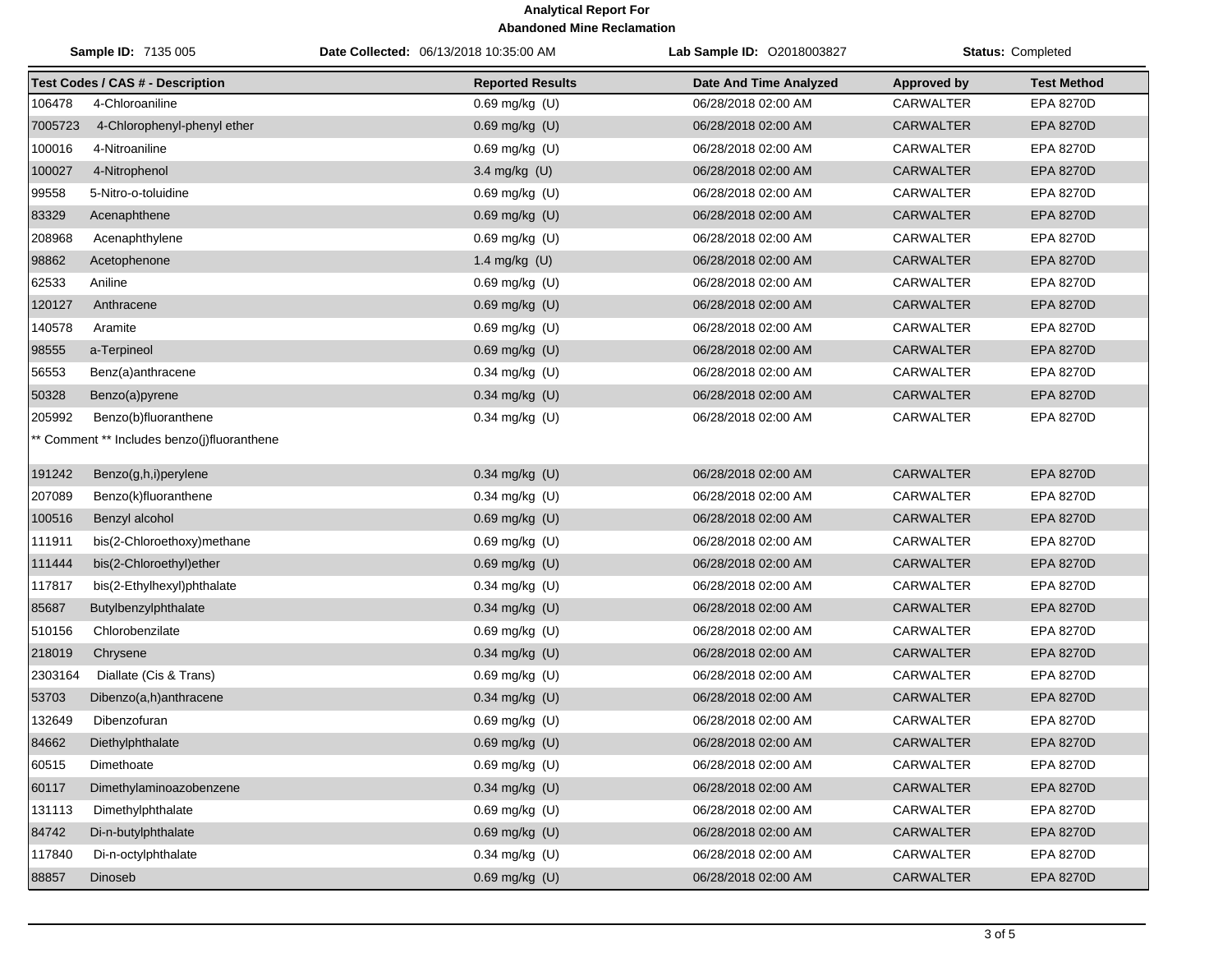|          | <b>Sample ID: 7135 005</b>              | Date Collected: 06/13/2018 10:35:00 AM                                                    | Lab Sample ID: 02018003827    |                    | <b>Status: Completed</b> |
|----------|-----------------------------------------|-------------------------------------------------------------------------------------------|-------------------------------|--------------------|--------------------------|
|          | <b>Test Codes / CAS # - Description</b> | <b>Reported Results</b>                                                                   | <b>Date And Time Analyzed</b> | <b>Approved by</b> | <b>Test Method</b>       |
| 122394   | Diphenylamine&n-Nitrosodipheny          | 1.4 mg/kg (U)                                                                             | 06/28/2018 02:00 AM           | <b>CARWALTER</b>   | EPA 8270D                |
| 298044   | <b>Disulfoton</b>                       | 0.69 mg/kg (U)                                                                            | 06/28/2018 02:00 AM           | <b>CARWALTER</b>   | <b>EPA 8270D</b>         |
| 62500    | Ethyl methanesulfonate                  | 0.69 mg/kg (U)                                                                            | 06/28/2018 02:00 AM           | CARWALTER          | EPA 8270D                |
| 56382    | <b>Ethyl Parathion</b>                  | 0.69 mg/kg (U)                                                                            | 06/28/2018 02:00 AM           | <b>CARWALTER</b>   | EPA 8270D                |
|          | <b>EXTRACTED DATE</b>                   | 06192018 Day                                                                              | 06/28/2018 02:00 AM           | CARWALTER          | EPA 8270D                |
| 206440   | Fluoranthene                            | $0.69$ mg/kg $(U)$                                                                        | 06/28/2018 02:00 AM           | <b>CARWALTER</b>   | <b>EPA 8270D</b>         |
| 86737    | Fluorene                                | 0.69 mg/kg (U)                                                                            | 06/28/2018 02:00 AM           | <b>CARWALTER</b>   | EPA 8270D                |
| 118741   | Hexachlorobenzene                       | 0.69 mg/kg (U)                                                                            | 06/28/2018 02:00 AM           | <b>CARWALTER</b>   | <b>EPA 8270D</b>         |
| 87683    | Hexachlorobutadiene                     | 0.69 mg/kg (U)                                                                            | 06/28/2018 02:00 AM           | <b>CARWALTER</b>   | EPA 8270D                |
| 77474    | Hexachlorocyclopentadiene               | 0.69 mg/kg (U)                                                                            | 06/28/2018 02:00 AM           | <b>CARWALTER</b>   | <b>EPA 8270D</b>         |
|          |                                         | Continuing calibration recoveries low. Results and/or reporting limits may be biased low. |                               |                    |                          |
| 67721    | Hexachloroethane                        | $0.69$ mg/kg $(U)$                                                                        | 06/28/2018 02:00 AM           | CARWALTER          | <b>EPA 8270D</b>         |
|          |                                         | Continuing calibration recoveries low. Results and/or reporting limits may be biased low. |                               |                    |                          |
| 1888717  | Hexachloropropene                       | 0.69 mg/kg (U)                                                                            | 06/28/2018 02:00 AM           | <b>CARWALTER</b>   | <b>EPA 8270D</b>         |
|          |                                         | Continuing calibration recoveries low. Results and/or reporting limits may be biased low. |                               |                    |                          |
| 193395   | Indeno-1,2,3-cd-pyrene                  | $0.34$ mg/kg (U)                                                                          | 06/28/2018 02:00 AM           | CARWALTER          | EPA 8270D                |
| 465736   | Isodrin                                 | 0.69 mg/kg (U)                                                                            | 06/28/2018 02:00 AM           | <b>CARWALTER</b>   | <b>EPA 8270D</b>         |
| 78591    | Isophorone                              | 0.69 mg/kg (U)                                                                            | 06/28/2018 02:00 AM           | <b>CARWALTER</b>   | EPA 8270D                |
| 120581   | Isosafrole                              | 0.69 mg/kg (U)                                                                            | 06/28/2018 02:00 AM           | <b>CARWALTER</b>   | <b>EPA 8270D</b>         |
| 66273    | Methyl Methanesulfonate                 | 0.69 mg/kg (U)                                                                            | 06/28/2018 02:00 AM           | CARWALTER          | EPA 8270D                |
| 298000   | <b>Methyl Parathion</b>                 | 0.69 mg/kg (U)                                                                            | 06/28/2018 02:00 AM           | <b>CARWALTER</b>   | <b>EPA 8270D</b>         |
| 91203    | Naphthalene                             | $0.69$ mg/kg $(U)$                                                                        | 06/28/2018 02:00 AM           | CARWALTER          | EPA 8270D                |
| 98953    | Nitrobenzene                            | 0.69 mg/kg (U)                                                                            | 06/28/2018 02:00 AM           | <b>CARWALTER</b>   | <b>EPA 8270D</b>         |
| 924163   | N-Nitrosodibutylamine                   | 0.69 mg/kg (U)                                                                            | 06/28/2018 02:00 AM           | <b>CARWALTER</b>   | EPA 8270D                |
| 55185    | N-Nitrosodiethylamine                   | 0.69 mg/kg (U)                                                                            | 06/28/2018 02:00 AM           | <b>CARWALTER</b>   | EPA 8270D                |
| 62759    | N-Nitrosodimethylamine                  | 0.69 mg/kg (U)                                                                            | 06/28/2018 02:00 AM           | <b>CARWALTER</b>   | <b>EPA 8270D</b>         |
| 621647   | N-Nitrosodipropylamine                  | 0.69 mg/kg (U)                                                                            | 06/28/2018 02:00 AM           | <b>CARWALTER</b>   | <b>EPA 8270D</b>         |
| 10595956 | N-Nitrosomethylethylamine               | 0.69 mg/kg (U)                                                                            | 06/28/2018 02:00 AM           | CARWALTER          | EPA 8270D                |
| 59892    | N-Nitrosomorpholine                     | 0.69 mg/kg (U)                                                                            | 06/28/2018 02:00 AM           | <b>CARWALTER</b>   | <b>EPA 8270D</b>         |
| 100754   | N-nitrosopiperidine                     | $0.69$ mg/kg $(U)$                                                                        | 06/28/2018 02:00 AM           | <b>CARWALTER</b>   | EPA 8270D                |
| 930552   | N-Nitrosopyrrolidine                    | $0.69$ mg/kg $(U)$                                                                        | 06/28/2018 02:00 AM           | CARWALTER          | EPA 8270D                |
| 126681   | O.O.O-Triethylphosphorothioate          | $0.69$ mg/kg $(U)$                                                                        | 06/28/2018 02:00 AM           | CARWALTER          | EPA 8270D                |
| 95534    | o-Toluidine                             | 0.69 mg/kg (U)                                                                            | 06/28/2018 02:00 AM           | <b>CARWALTER</b>   | <b>EPA 8270D</b>         |
| 76017    | Pentachlorethane                        | 0.69 mg/kg (U)                                                                            | 06/28/2018 02:00 AM           | <b>CARWALTER</b>   | EPA 8270D                |
| 608935   | Pentachlorobenzene                      | 0.69 mg/kg (U)                                                                            | 06/28/2018 02:00 AM           | CARWALTER          | EPA 8270D                |
| 82688    | Pentachloronitrobenzene                 | $0.69$ mg/kg $(U)$                                                                        | 06/28/2018 02:00 AM           | CARWALTER          | EPA 8270D                |